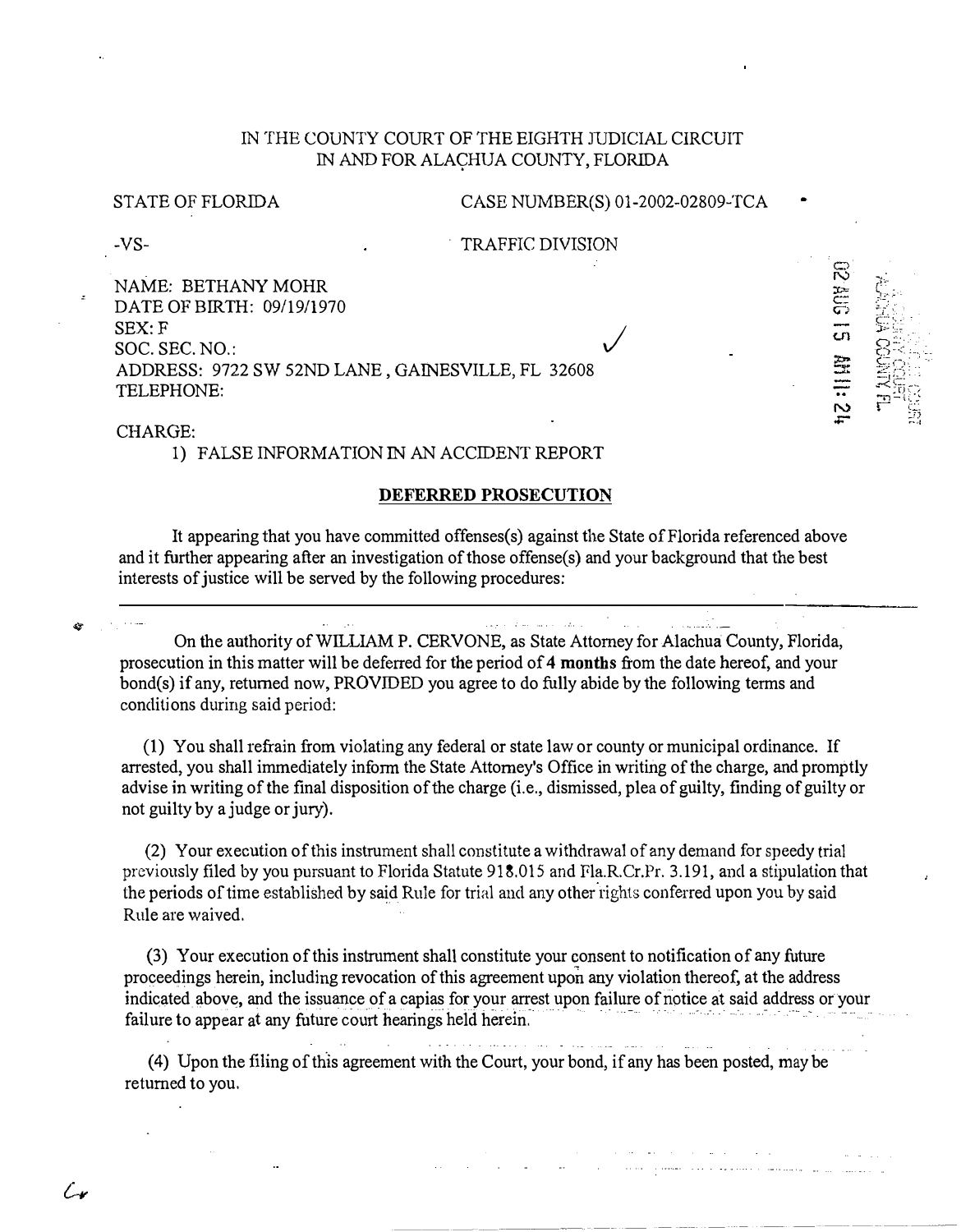#### (5) SPECIAL CONDITIONS, if any:

'. 1. Donate \$ 125.00 to Project Payback - Make payable to Corner Drug Store Inc. f/u/b Project Payback and mail to 1300 N.W. 6 Street, Gainesville, Florida 32601. (Money orders or **cashier checks, No personal checks accepted, and send a self-addressed, stamped** envelope with a request for a receipt.)

# **OR**

Perform 7.5 hours of Community Service by contacting: Court Services, 14 N.E. 1st Street, Gainesville, Florida (352) 338-7390.

SHOW PROOF OF COMPLIANCE/RECEIPT TO BRANDE S SMITH, ASSISTANT STATE ATTORNEY, 120 WEST UNNERSITY AVENUE, GAINESVILLE, FLORIDA 32601 . THIRTY (30) DAYS BEFORE TWE PERIOD ENDS.

If you comply with these conditions during the period of deferred prosecution, the charge(s) referred to above will be dismissed.

The period of deferred prosecution may be shortened or terminated early by the State Attorney. Upon violation of any condition herein, it may be extended by the State Attorney, or terminated and prosecution re-initiated on said charge(s)., A violation within the meaning of this agreement shall be deemed to have occurred when in the opinion of the State Attorney you have committed such violation, whether or not such opinion is based upon sworn evidence, and irrespective of whether new charges have been dismissed or you have been acquitted at trial should that be the basis thereof.

**DATED** at Gainesville, Florida, this  $\frac{1}{4}$   $\frac{1}{4}$   $\frac{1}{4}$   $\frac{1}{4}$   $\frac{1}{4}$   $\frac{1}{4}$   $\frac{1}{4}$   $\frac{1}{4}$   $\frac{1}{4}$   $\frac{1}{4}$   $\frac{1}{4}$   $\frac{1}{4}$   $\frac{1}{4}$   $\frac{1}{4}$   $\frac{1}{4}$   $\frac{1}{4}$   $\frac{1}{4}$   $\frac{1}{4}$   $\frac$ **WILLIAM P. CERVONE**<br>STAIE ATTORNEY W STATE ATOMIC MULL <u>EXAMENT MUSE</u> \.: Assistant State Attorney

The above has been read to me and I understand the nature of the charge(s) against me, the consequences of prosecution and conviction and the conditions of this agreement. I agree to comply with all said conditions and acknowledge that all statements contained begein are true and correct. If represented, I have received advice from my attorney concerning this marter and I am fully satisfied with the services of my attorney. If unrepresented, Lacknewledge my right to consult with an attorney of my choice and waive that right for purposes of entering this agreement. I acknowledge receipt by me or my . For  $\mathcal{A}$  , and  $\mathcal{A}$ attorney of a fully executed copy of this agreement.

DEFERRED DEFENDANT: BETHANY MOHR

ATTORNEY: